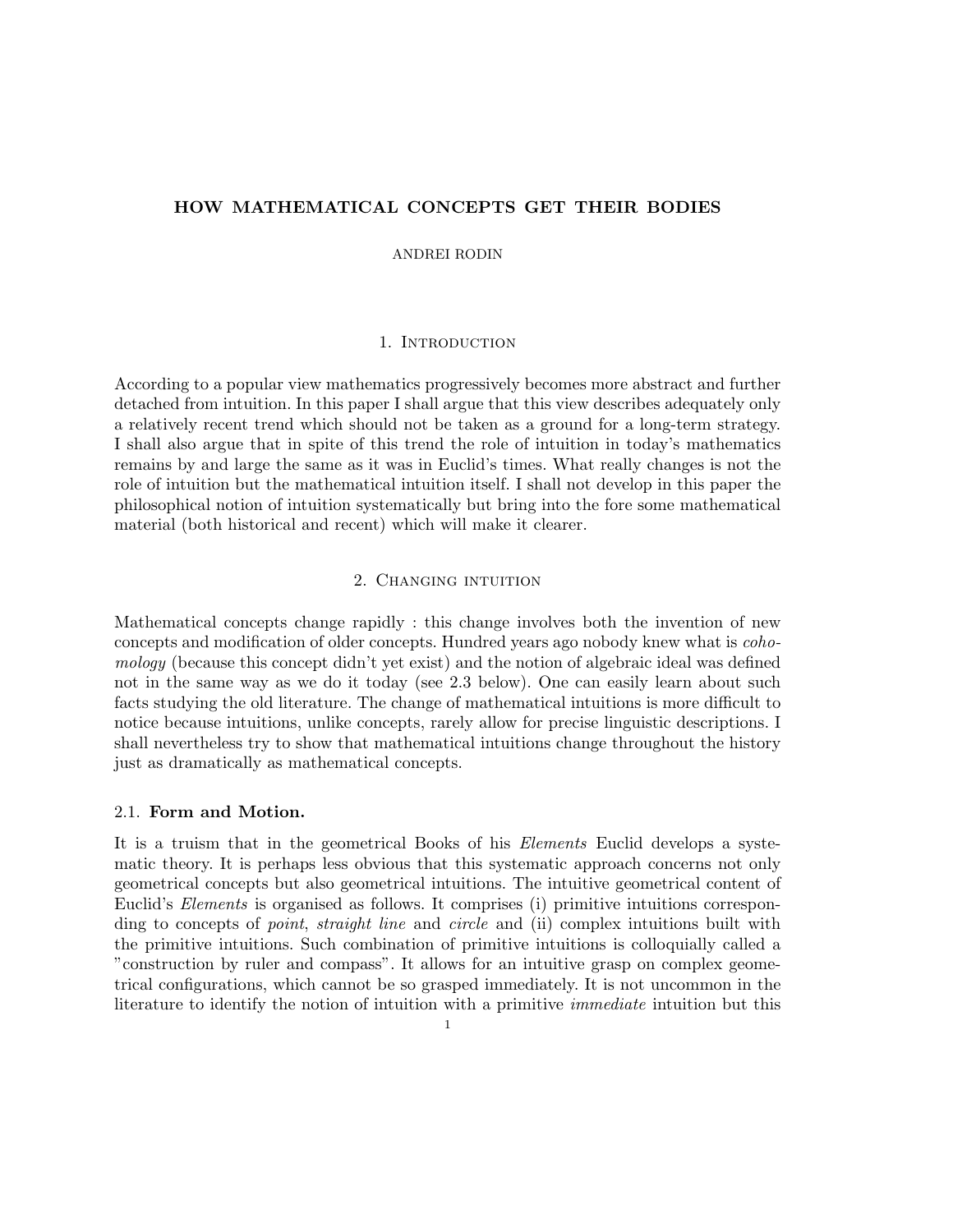restriction is not justified. Mathematics in general and geometry in particular requires complex intuitions as well as complex concepts.

Let me demonstrate the notion of complex intuition with an example. Think of a regular 1024-gon (polygon with 1024 sides) and proceed as follows. Inscribe a square into a circle. Then by halving angles between diagonals of the square construct an octagon inscribed into the same circle as shown at the below diagram.



Then halve the angles between all the neighbouring diagonals of the octagon, get 16-gon and repeat the same procedure 5 more times. (I leave obvious details of this construction to the reader.) Although the resulting figure cannot be grasped immediately it is now well grasped through the above procedure which involves only few primitive geometrical intuitions. Over and above these primitive intuitions it involves an intuition lying behind the very notion of procedure, i.e. of proceeding step by step. This latter intuition is temporal rather than spatial. This construction also requires some basic arithmetical intuitions, which allow one to calculate powers of 2 and thus assure that the number of sides of the obtained polygon is indeed 1024.

A chiligon (1000-gon) is often referred to (after Descartes) as an example of geometrical object, which can be thought of but cannot be imagined. The above example shows that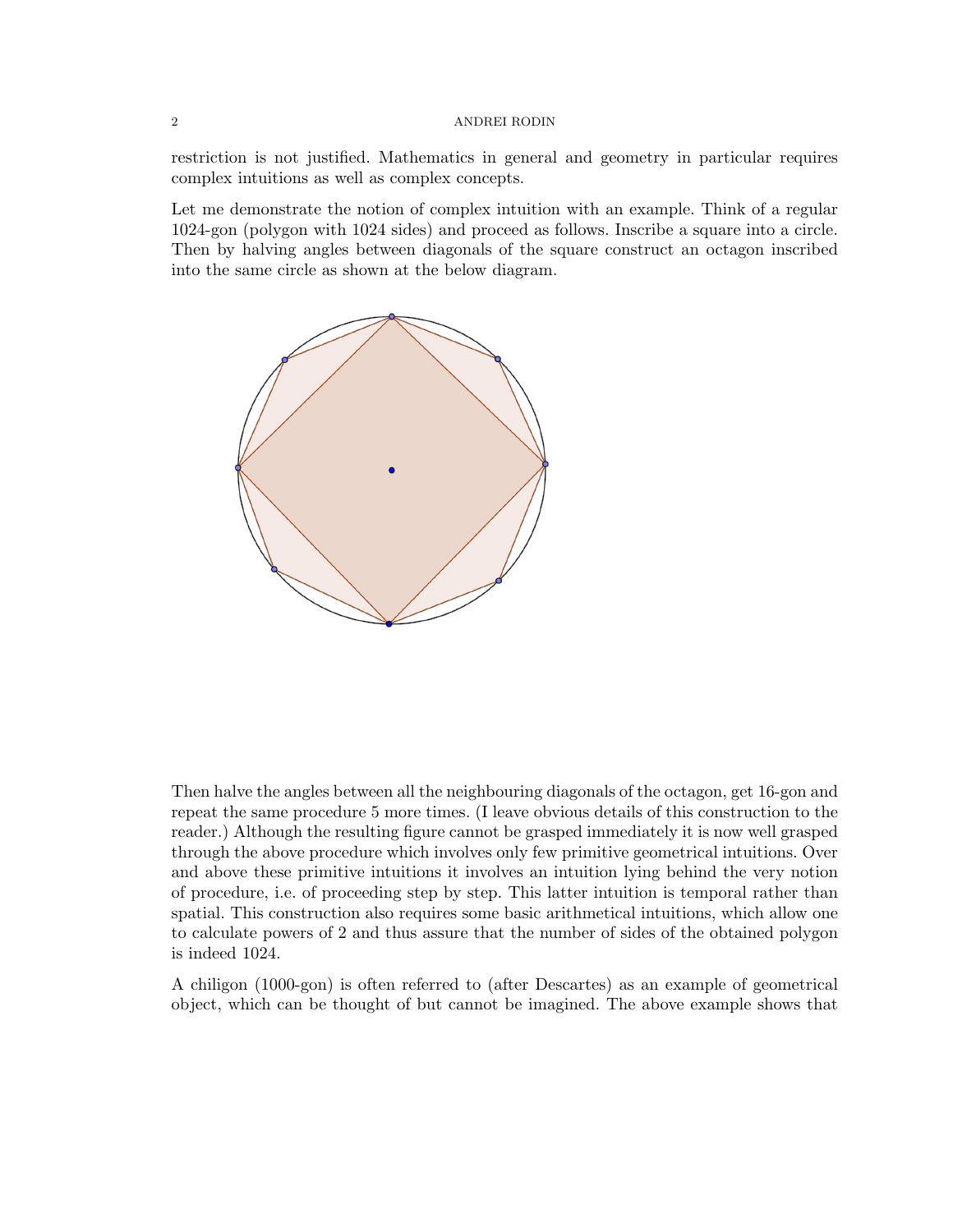the big number of sides of a polygon does not always make an intuitive grasp impossible. However the method of intuitive grasping used in this example does not work for the chiligon because it cannot be constructed by ruler and compass. A similar difficulty concerns a regular heptagon, doubled cube and many other relatively simple geometrical concepts. This difficulty shows that the intuitive and the conceptual legs of Euclid's geometry don't always match each other as expected.<sup>1</sup>

The problem was actually twofold. On the one hand, Greek geometers came across a number of geometrical concepts, which they couldn't provide with an intuitive support by standard means, i.e. by performing a construction by ruler and compass. On the other hand, they produced a number of intuitively appealing constructions by other means than ruler and compass but didn't know how to treat them theoretically ; I am talking about a cycloid, a spiral and other so-called mechanical curves. (Unlike the circle such curves could not be described without referring to a mechanical setting.) Thus they got a number of problematic cases some of which could be described as poorly intuited concepts while some other could be described as poorly conceptualised intuitions. They applied mechanical curves for solving problems unsolvable by ruler and compass ; such solutions pointed to new ways of matching concepts with intuitions. However they didn't develop any alternative systematic theory which could compete with the standard theory based on ruler and compass.

This situation changed significantly only in the Early Modern times. At this point of history the ancient notion of primitive geometrical form lost its earlier appeal, and the idea of construction by ruler and compass was already commonly seen as a pure convention like today. In his Geometry of 1637 [6] Descartes describes an alternative instrument (sometimes called "Cartesian compass") able to produce a large variety of curves other than circles ; he argues that constructions made with this new mechanism and the traditional ruler should be treated on equal footing with traditional constructions by ruler and (standard) compass. The Cartesian compass is, of course, only a by-product of the Early Modern reform of mathematics but it well illustrates the fact that mechanical intuitions, which remained in Greek geometry marginal, in the new geometry became central. <sup>2</sup>

In the beginning of his *Geometrical Lectures* of 1735 [1] Barrow claims that all geometrical objects are ultimately generated by motion. Even a brief comparison of Euclid's Elements and Barrow's Lectures reveals that the two works differ not only by their conceptual contents but also by their intuitive contents.

## 2.2. Non-Euclidean intuition.

1. As it has been first conjectured by Gauss and proved in 1837 by Wantzel [15] a regular polygon is constructible by ruler and compass if and only if its number of sides is a product of a power of 2 and a Fermat prime. Fermat primes are primes of the form  $2^{2^n} + 1$  where n is a positive integer.

2. Descartes does not give up the ancient distinction between mechanical and (properly) geometrical curves altogether but changes its sense : on Descartes' account only non-algebraic curves qualify as mechanical. Following the ancient pattern Descartes claims that such mechanical curves do not belong to the subject-matter of pure geometry. However this ban of transcendental curves was hardly ever respected in Modern mathematics.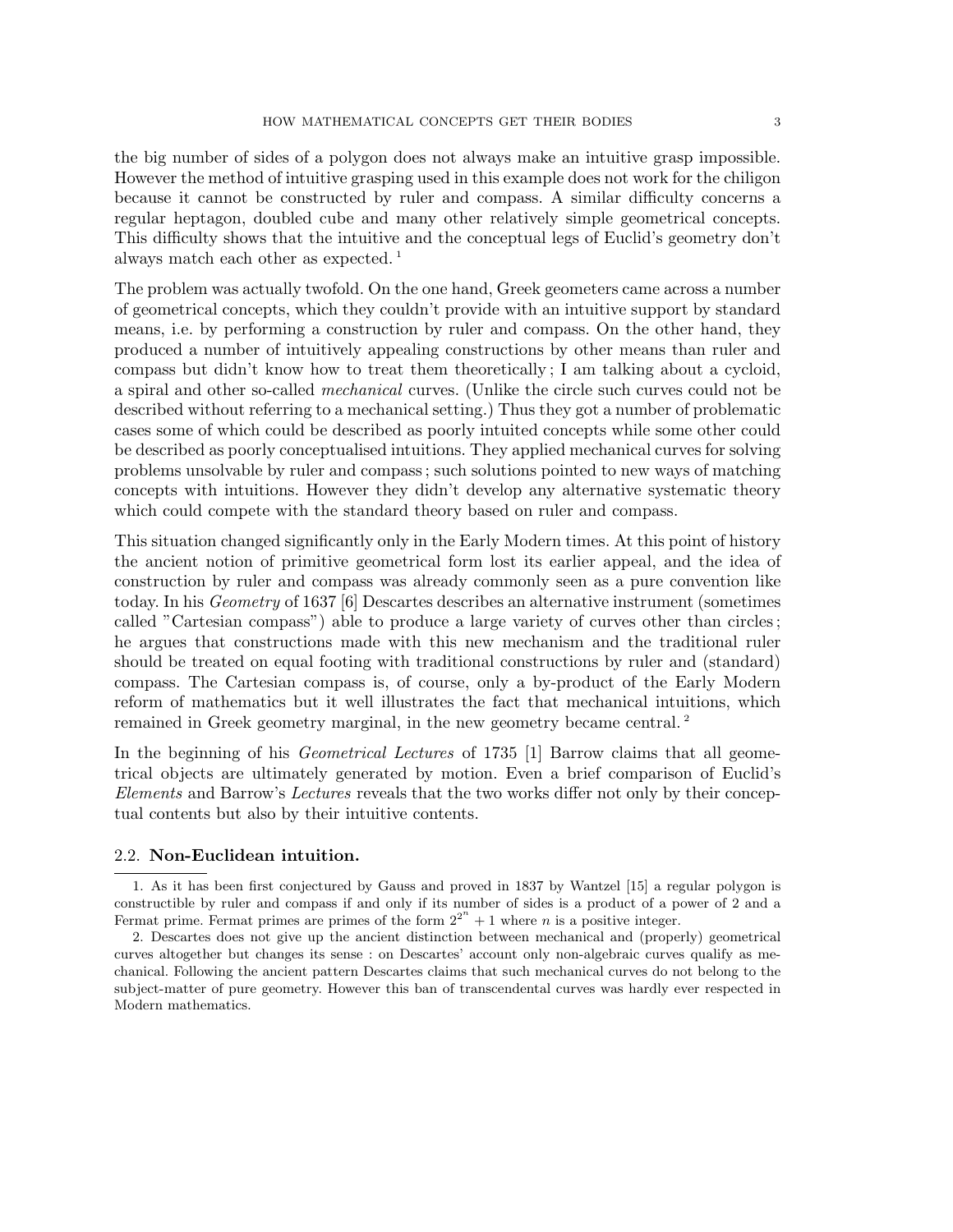The invention of non-Euclidean geometries in 19th century is often referred as the moment of history when geometry lost its traditional link with empirical spatial intuitions. But this view is wrong. The invention of non-Euclidean geometries in 1830-ies involved the development of new spatial intuitions, not abandoning of spatial intuitions altogether. Moreover this new development was conservative : it left the traditional Euclidean intuition untouched. The idea to cut geometry from spatial intuitions came about later, in the very end of 19th century. It soon developed into a powerful trend, which I shall discuss in the next section. The biased view on history of geometry of 19th century mentioned in the beginning of this paragraph is a by-product of this trend.

It is well-known that the discovery of non-Euclidean geometries was a result of long attempts to prove Euclid's 5th Postulate: failing to get a *reductio ad absurdum* of the negation of this Postulate some people guessed that they were exploring a new vast territory rather than approach the expected dead end. But why did the 5th Postulate attract so much attention to begin with ? An obvious answer is that 5th Postulate does not have the same intuitive appeal as other Euclid's first principles ; this is why since Antiquity this Postulate was widely seen as problematic. This remark shows that the often repeated claim that the human "natural" spatial intuition is intrinsically Euclidean does not stand against obvious historical evidence. Were this true geometers would always take the 5th Postulate as a self-evident principle along with other Euclid's Postulates and Axioms and wouldn't spent significant efforts trying to prove this particular Postulate on the basis of other principles. It was the mathematical education rather than human nature that later made the majority of people to take the Euclidean intuition for granted, so only the tiny minority of experts could still see and address the problem.

In his Researches of Parallels [13], first published in 1840, Lobachevsky develops the geometrical theory known today after his name. He combines synthetic constructions  $\dot{a}$  la Euclid with analytic methods without mimicing hyperbolic constructions by Euclidean constructions or anything else. The reader who knows about Lobachevskian geometry only through its popular models (like Beltrami-Klein and Poincaré models) might be convinced that hyperbolic constructions cannot be drawn by usual diagrams and intuited directly. But in fact they can. The below diagram gives no clue to what happens when the three straight lines shown at the picture are infinitely continued.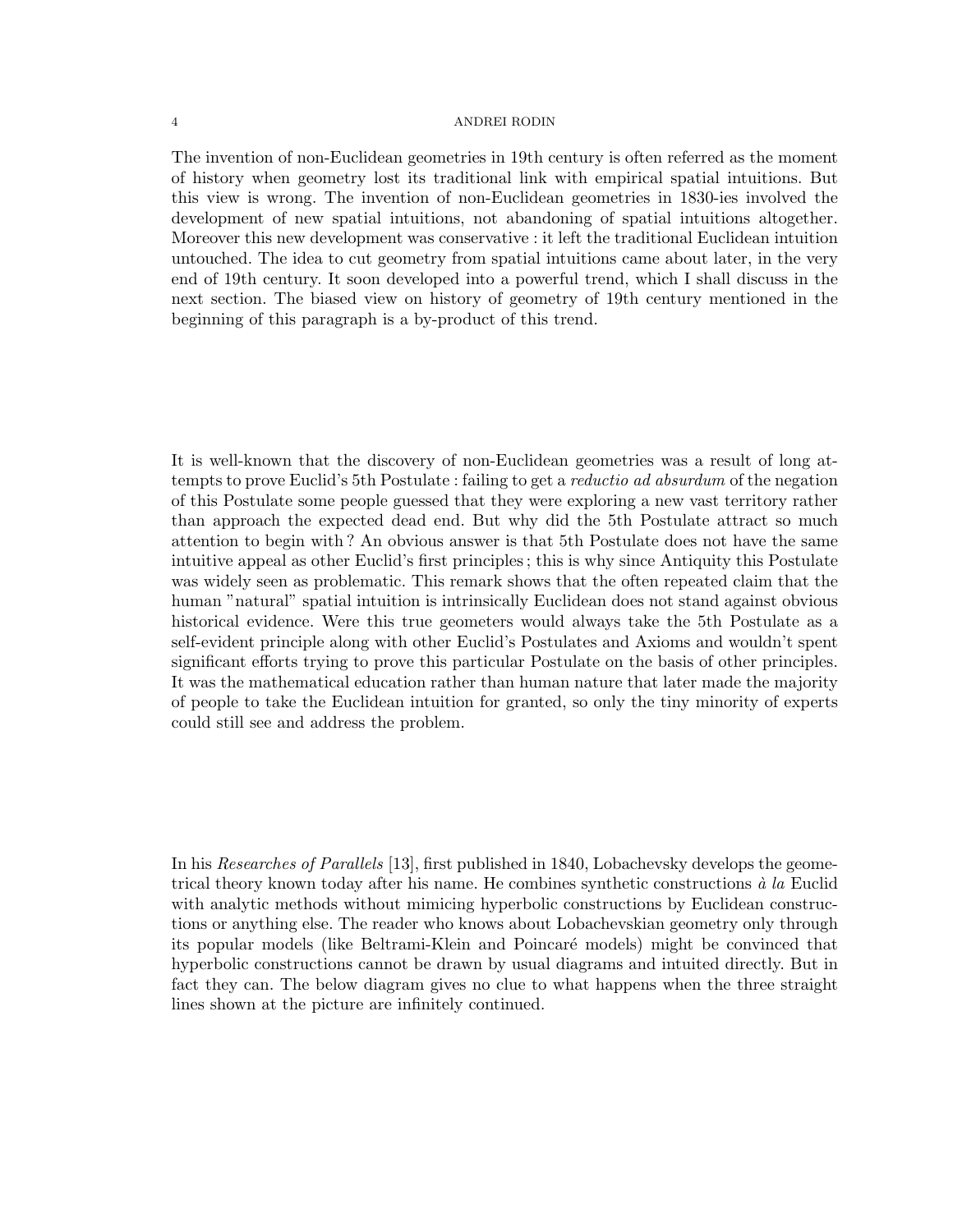It may happen and may not happen that at least one of lines  $m, n$  will eventually intersect line  $l$  at certain point. Assuming that this does not happen one may use this diagram as representation of a hyperbolic construction.

In his Saggio of 1868 [2] Beltrami famously identified Lobachevskian plane as a special surface (called *pseudosphere*) living in the Euclidean 3-space. It is less known that earlier in his Researches Lobachevsky used a reciprocal construction : he identified the Euclidean plane as a special surface (called horisphere) living in the hyperbolic 3-space. The pseudosphere shows how the hyperbolic plane can be seen through the Euclidean optics while the horisphere shows how the Euclidean plane can be seen through the hyperbolic optics. <sup>3</sup>

The fact that one and the same geometrical object may look differently in different optics motivates the idea of treating geometrical concepts without any appeal to intuition (see the next section). However this is not the only possible and arguably not the best strategy. It is

<sup>3.</sup> Actually the pseudo-sphere is not a model but only a partial model of Lobachevskian plane.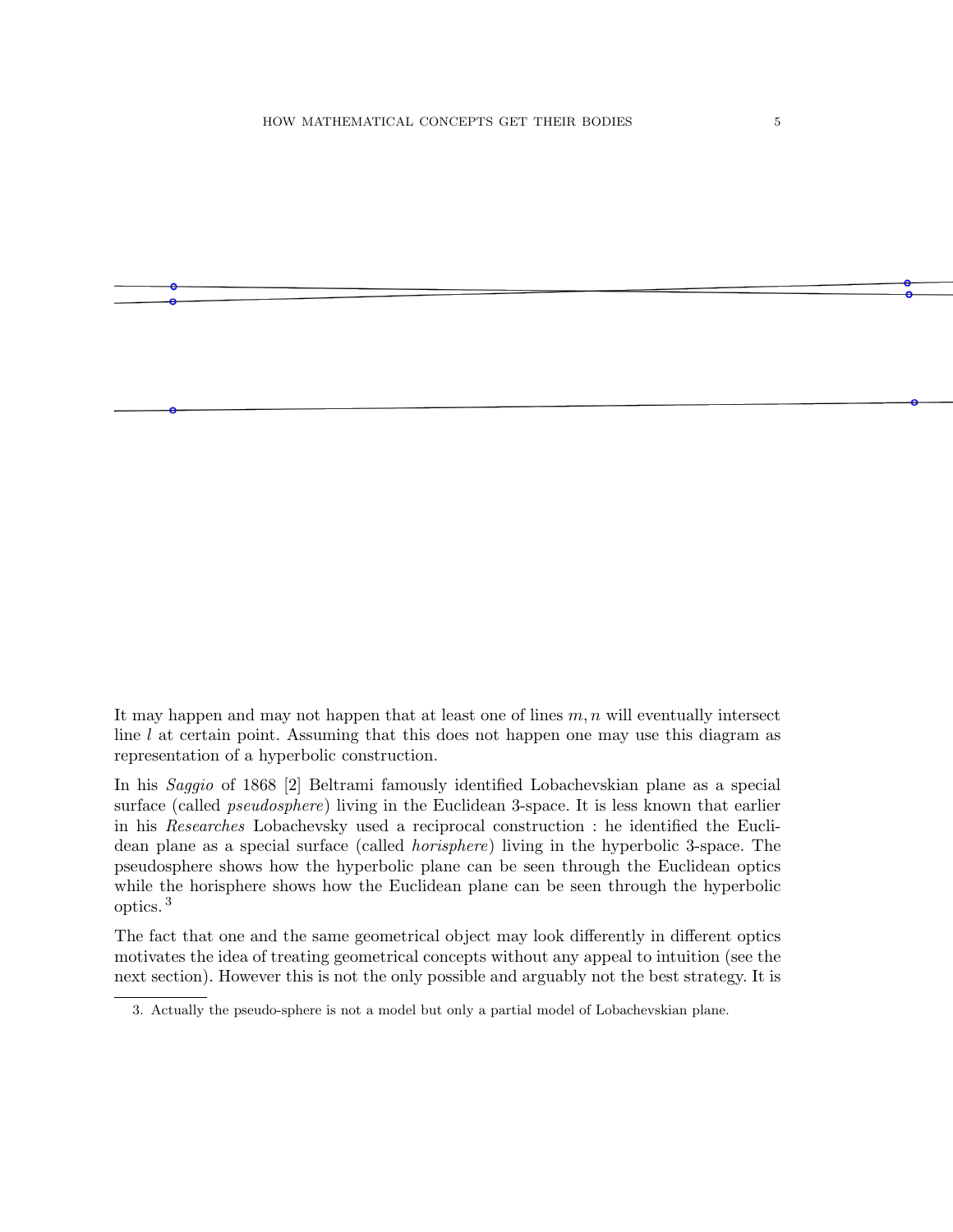clear that Euclidean and Lobachevskian geometries can co-exist as two logical possibilities. But one may also wish to have a *geometrical* framework making such co-existence possible. Lobachevsky and Bolyai both looked for such a generalised notion of space which would allow for treating the two cases on common principles.

A satisfactory solution has been proposed by Riemann in his Habilitationsvortrag of 1854 [14] ; he obtained it through a generalisation of Gauss' theory of curve surfaces. Beltrami identified Lobachevskian spaces as hyperbolic Riemanian spaces (manifolds) very soon after his invention of the pseudosphere (in his [3]). This viewpoint allows one to explain the double nature of the pseudosphere and the horisphere without abandoning geometrical intuitions : each of these surfaces is an embedding of a manifold of one type (Euclidean or hyperbolic) into a manifold of the other type.

The Riemanian intuition does not reduce to the Euclidean intuition. One may get a sense of the Riemanian intuition through the experience which once led Gauss to his geometrical discoveries : move around in a hilly environment and try to forget about the third dimension (which is not particularly difficult when the explored territory is sufficiently large). If you need to reach a destination, which is only few feet away, and ask yourself which way is the shortest, the answer is obvious : this is the old good Euclidean straight line. But if the destination is few miles away you need to think hard to find the shortest path and it may turn out that the optimal solution is not unique. We see that the Riemanian intuition does not cancel the Euclidean intuition but qualifies it as *local* and extends it with new *global* features.

Even if the notion of Riemann manifold is dispensable when one needs to map the hilly surroundings of Hanover it is certainly indispensable for mapping the surroundings of our planet at the cosmological scales. So there is not much point in saying that Riemann's generalised notion of geometrical space is "more abstract" than the traditional notion of Euclidean space. People certainly knew about curve spaces long before Riemann and Einstein. What they didn't know was how to treat such spaces mathematically.

### 2.3. Lost ideals.

Given a commutative ring  $(K, \oplus, \otimes)$  an ideal (in the sense of modern algebra) is a subset I of K such that I is (i) closed under  $oplus$  and (ii) closed under  $\otimes$  in a stronger sense than usual : for all a from K and all b from I  $a \otimes b$  is in I. Learning this standard definition a student may wonder where the funny name "ideal" comes from. The definition itself gives no clue to it but historical works provide a clear answer (see [7]). The term stems from the notion of *ideal number* (*Idealzahl*) introduced by Kummer in 1847. Kummer observed that in some rings of cyclotomic integers the unique factorisation into primes fails. His ideal numbers provided the unique prime factorisation in such problematic cases. Kummer called these new numbers "ideal" because he introduced these objects merely by hand without providing any justification of their existence. This was not something unusual in mathematics : ideal points in geometry, imaginary roots in algebra and even the familiar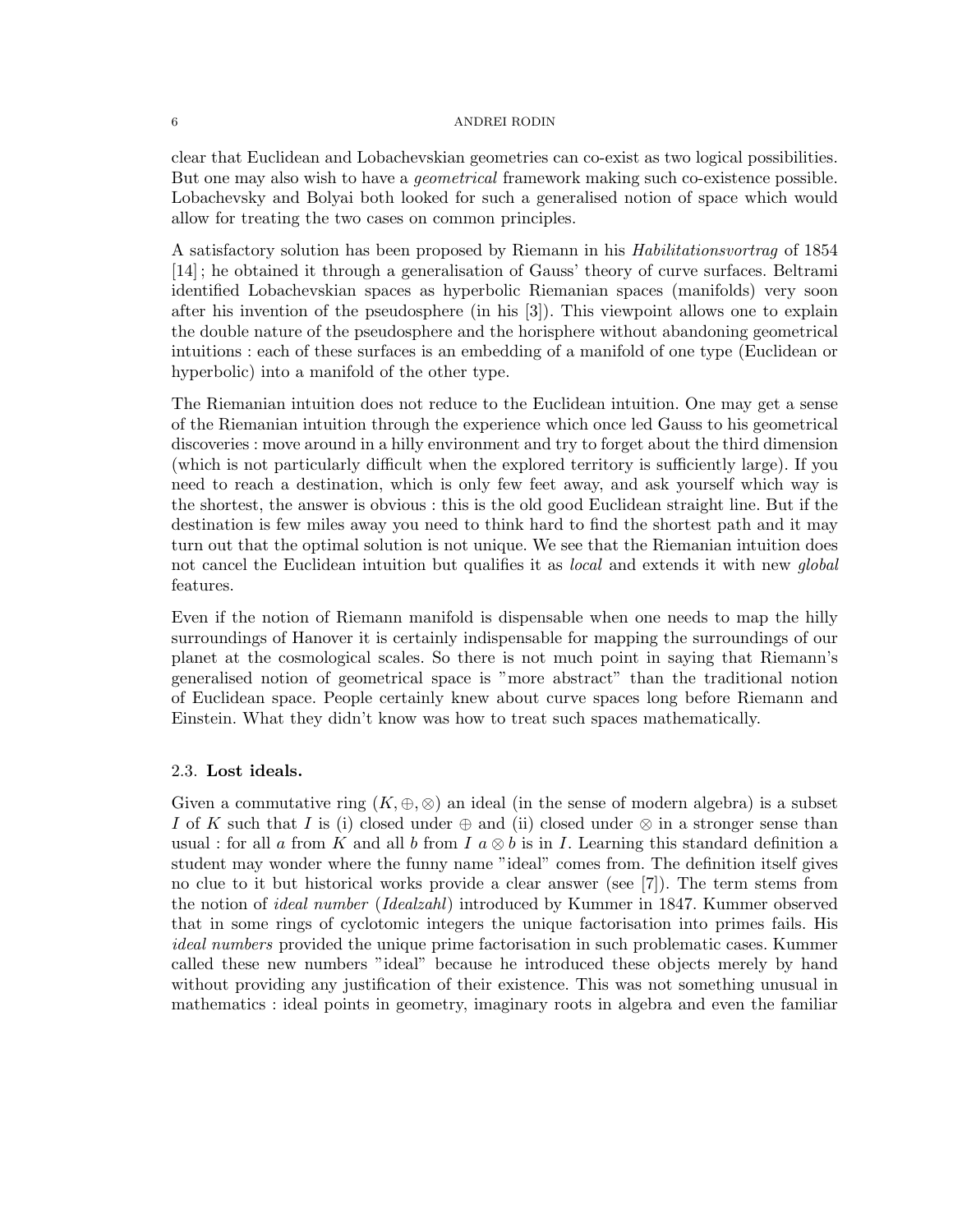negative numbers were introduced into mathematics in a similar way. Calling his new numbers "ideal" Kummer had likely the Kantian notion of ideal in mind.<sup>45</sup>

Mathematical ideal elements can be described as bare concepts not supported or only poorly supported by intuition. The history of notion of algebraic ideal shows that this situation can be improved : self-standing *ideal* concepts may acquire appropriate intuitions and so "get bodies". In some cases such intuitions can be found among earlier known intuitive contents as it happened when Gauss invented the geometrical interpretation of complex numbers which is nowadays standard. But in some other cases the task requires new intuitions. As we shall now see the case of Kummer's ideal numbers belongs to this second category.

The term "ideal" was introduced by Dedekind ; his definition of ideal differs from ours in only one respect : instead of an abstract ring  $K$  Dedekind considers cyclotomic rings and other similar rings based on complex numbers. Dedekind showed that Kummer's ideal numbers can be identified with his ideals of a special sort, i.e. as certain infinite classes of complex numbers (hence the name).

Dedekind's notion of ideal in comparison with our modern notion of ideal strikes as too special and even "concrete". One should not however forget that considering infinite collections of mathematical objects (like complex numbers) as mathematical objects in their own rights is a relatively recent idea. In Dedekind's times it was very new and even revolutionary. It came about with the emerging Set theory. Dedekind's and our modern definitions of ideal no longer seem to be relevant to the philosophical notion of ideality because in 20th century people learnt to operate with infinite collections in a manner similar to which they earlier operated with triangles, natural numbers and complex numbers (which also at certain point of history lost their "imaginary" flavour). When I say that people operate with infinite sets like with numbers and triangles I mean that in all these cases corresponding concepts (set, number, triangle) are supported by intuitions which make these concepts into full-fledged mathematical objects. When one adds two numbers or inscribes a circle into a given triangle one does not operate with bare concepts ; the involvement of intuition in such cases is hardly disputable. When one takes a powerset of a given set - no matter finite or infinite - the pattern is the same : one works with the given set but not with the general concept of set.

#### 3. Flight from intuition and Set theory

The idea that intuition is a shaky matter, which must be avoided in science and mathematics as much as possible, is very ancient. But in the end of 19th this old idea took

<sup>4.</sup> A ring of cyclotomic integers is the ring of usual integers extended with pth root of unity where p is a prime number.

<sup>5.</sup> I leave aside the question whether or not mathematical ideal elements indeed qualify as ideal in Kant's sense. This question does not have an obvious answer because in Kant's understanding mathematics does not allow for ideal elements.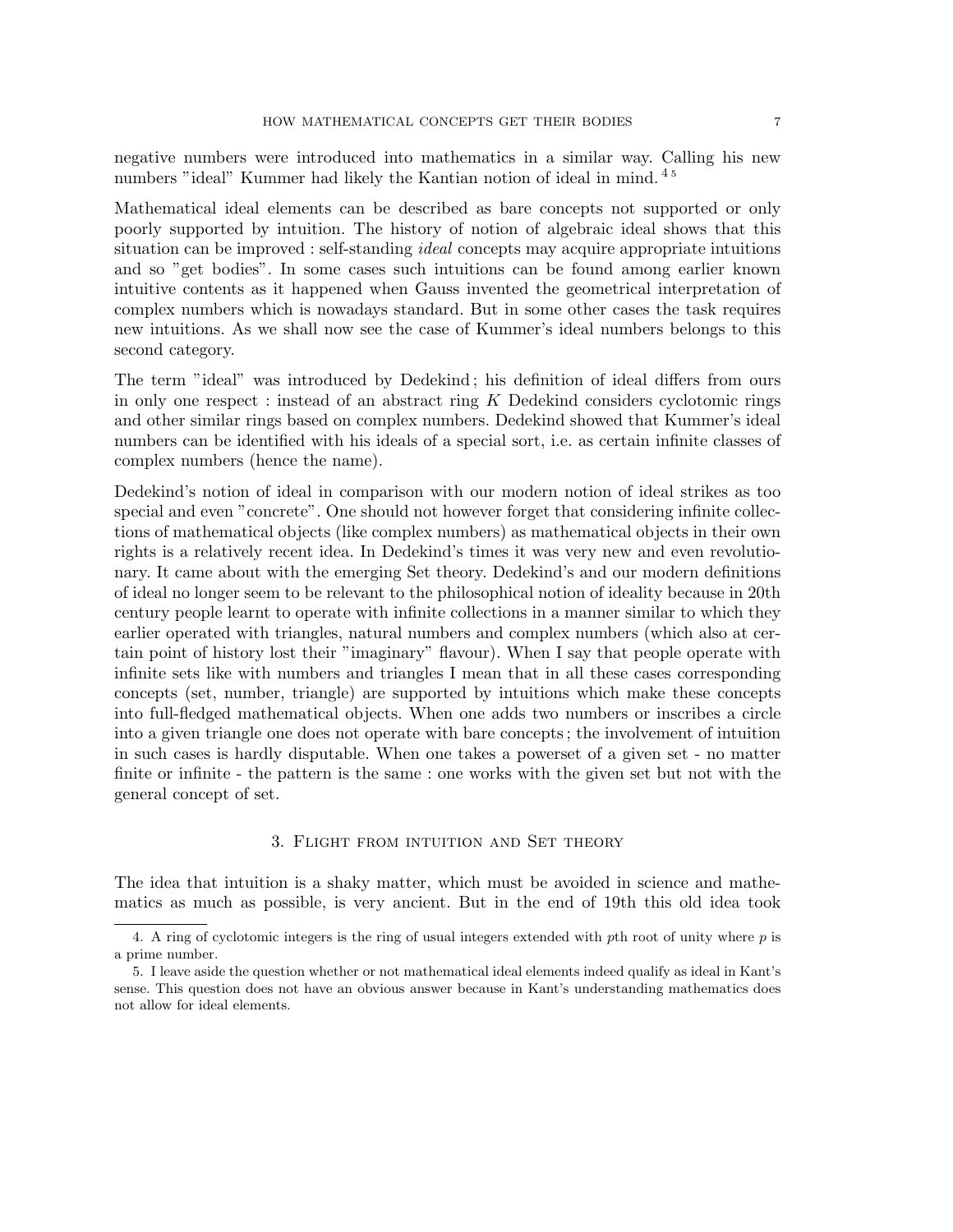a very particular twist, which turned to be very important for mathematics of the following century. In 1899 Hilbert first published his *Foundations of Geometry* [9] on which he commented as follows :

[I]t is self-evident that every theory is merely a framework or schema of concepts together with their necessary relations to one another, and that basic elements can be construed as one pleases. If I think of my points as some system or other of things, e.g. the system of love, of law, or of chimney sweeps  $\dots$ ; and then conceive of all my axioms as relations between these things, then my theorems, e.g. the Pythagorean one, will hold of these things as well.

(quoted by [8]).

This quote supports the following view : geometry ultimately does not depend on the intuitive images usually associated with terms "straight line" and "point", so one may imagine these things in any way one likes or avoid imagining them altogether ; even if intuition is quite useful for doing mathematical research it must play no role in justification of results of this research. Let me now show that in fact intuition continues to play its fundamental role even if a theory fully meets Hilbert's standard just described.

In the very beginning of his [9] Hilbert describes the domain of his new geometry as a family of "systems of things". The notion of system of things seems very abstract and detached from any intuition. And it indeed has this character as far as it remains a subjectmatter of logic and metaphysics. But when it becomes a part of mathematics the situation immediately changes. I shall demonstrate this by considering two different mathematical ways of thinking about a system of things : as a set and as a category. I shall discuss sets in this section and categories in the next section.

Cantor invented Set theory trying to make up a notion of infinite or "transfinite" number, which could help one to account for infinite sets of points on a given line. This pioneering work involved not only invention of new concepts but also development of new intuitions. Consider for example how Cantor introduces infinite ordinals in his [5]. He gives the name of first principle of generation to the usual operation  $(+1)$  which allows one to get any finite number  $n$  starting with zero. Cantor takes this operation for granted, i.e. he understands it in the usual intuitive sense. Then he introduces his second principle of generation, which amounts to the stipulation of an infinite limit  $\omega$  of the natural series of all finite ordinals. Then he again applies the first principle and obtains numbers of the form  $\omega + 1$ ,  $\omega + 2$ , etc. The combination of the two principles brings about  $2\omega$ ,  $2\omega + 1$ , ...  $3\omega$ , ...,  $\omega^2$ , etc. Clearly Cantor purports here to extend the traditional intuition about counting with a new intuition of "infinite counting". He explicitly appeals to the reader's imagination in this paper.

One may agree that Cantor's work involved a good deal of imagination but argue that this intuitive aspect of Set theory lost its significance when Set theory was put on the strict axiomatic basis by Zermelo and others. However this argument does not go through. The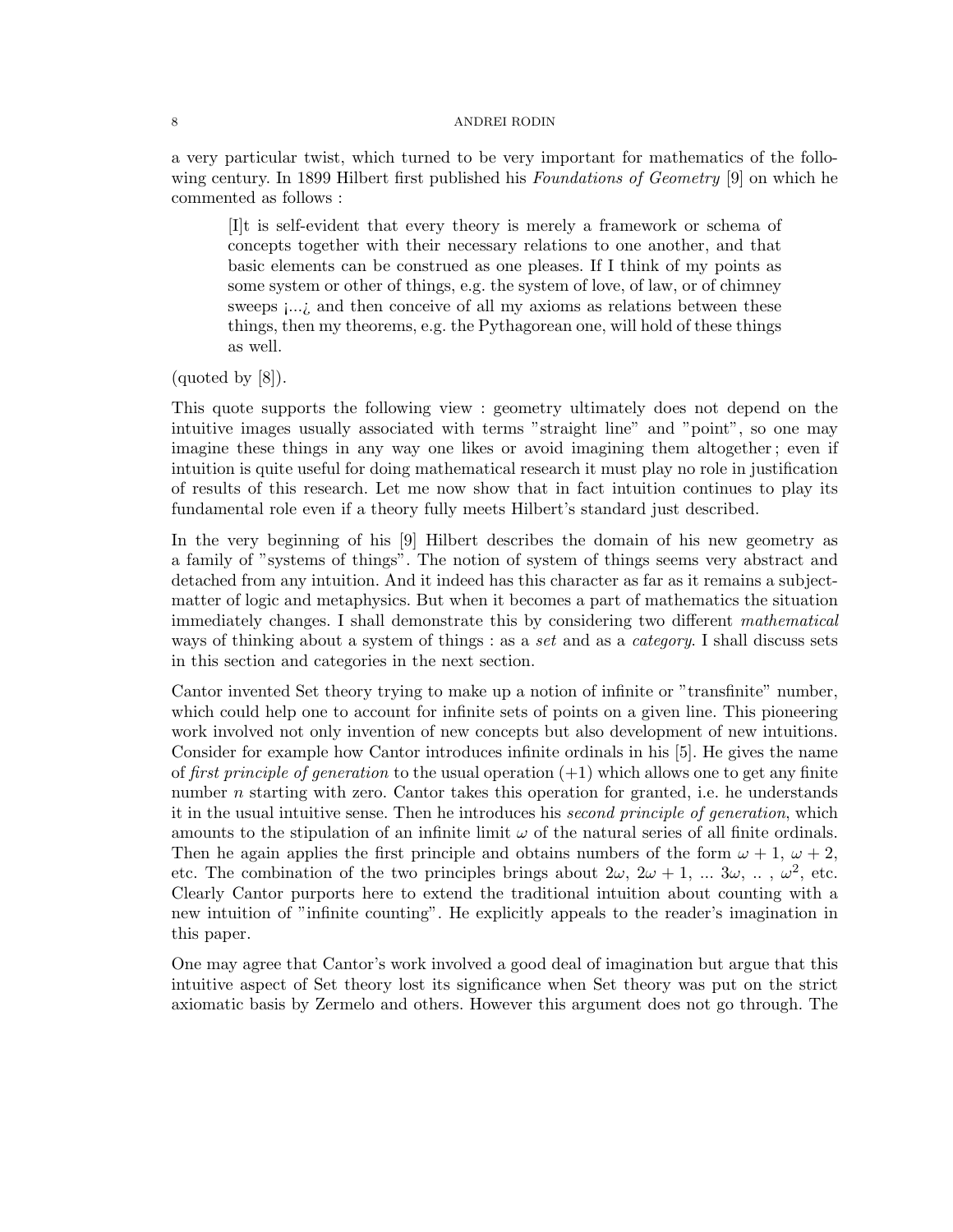axiomatic treatment does not help one to get rid of set-theoretic intuitions in the same way in which it may help to get rid of traditional geometrical intuitions. (The relevant notion of axiomatic method is one described in the above quote from Hilbert.) For this method, as we have seen, requires some notion of "system of things" to begin with. Sets in the precise sense of ZF or any other axiomatic theory of sets are systems of "well-behaved" things, which don't lead to known paradoxes. The distinction between sets and infinite collections of a more general sort is, of course, essential but it does not help avoiding intuitive thinking about sets. It may only guide and refine our pre-theoretical intuitions about sets.

The intuitive ground of axiomatic theories of sets can be described more specifically through an analysis of particular set-theoretic axioms. Consider, for example, the axiom of pairing making part of  $\overline{ZF}$ . This axiom says (in words) that given sets x, y there also exists set  $\{x, y\}$  having the given sets  $x, y$  as its elements. This axiom has been little discussed in the literature because it is generally seen as unproblematic. But what makes it so unproblematic ? What justifies it as a principle ?

There is at least two different sorts of justification one may think of in this case. Some people (Fregeans) would take seriously the question whether or not the pairing axiom is true. Other people (Hilbertians) would argue that in the modern axiomatic setting the question whether or not some particular axiom is true makes no sense ; they would argue that any system of axioms is good if it is logically consistent. But however significant the difference between these two approach might be it does not really matter in the given case. Since the consistency of ZF cannot be proved without taking a stronger theory for granted there remain only this way to save this theory : one assumes the consistency of ZF as a working hypothesis and waits until an eventual contradiction shows up ; if this will happen in the future people will think how to modify the ZF in order to avoid this particular type of contradiction. (This is how ZF took its present shape : the axioms of this theory prevent known paradoxes but offer no remedy against possible unknown paradoxes.) But this pragmatic decision requires some additional grounds, which could make the hypothesis of consistency of ZF at least plausible. There is no other way to estimate the plausibility of this hypothesis except estimating the plausibility of axioms of ZF and of known consequences of these axioms. The Fregean party uses exactly the same source for defending its cause. Both parties see *pairing* as unproblematic. The fact that the two parties understand "unproblematic" in slightly different ways does not effect my argument.

I claim that pairing appears unproblematic because it appeals to a common practice of manipulation with middle-size objects. It is easy to reproduce such manipulations with symbols : take x, take y, use  $\{\}$ , and combine these symbols into  $\{x, y\}$ . Thus pairing has the same kind of intuitive appeal as Euclid's first Postulate : it is something one can easily do or imagine doing.

I shall not consider other set-theoretic axioms here but point to few general difficulties. First, the apparent intuitive appeal of the notion of set often turns to be misleading even in finitary cases. In particular, the difference between set x and the singleton  $\{x\}$  does not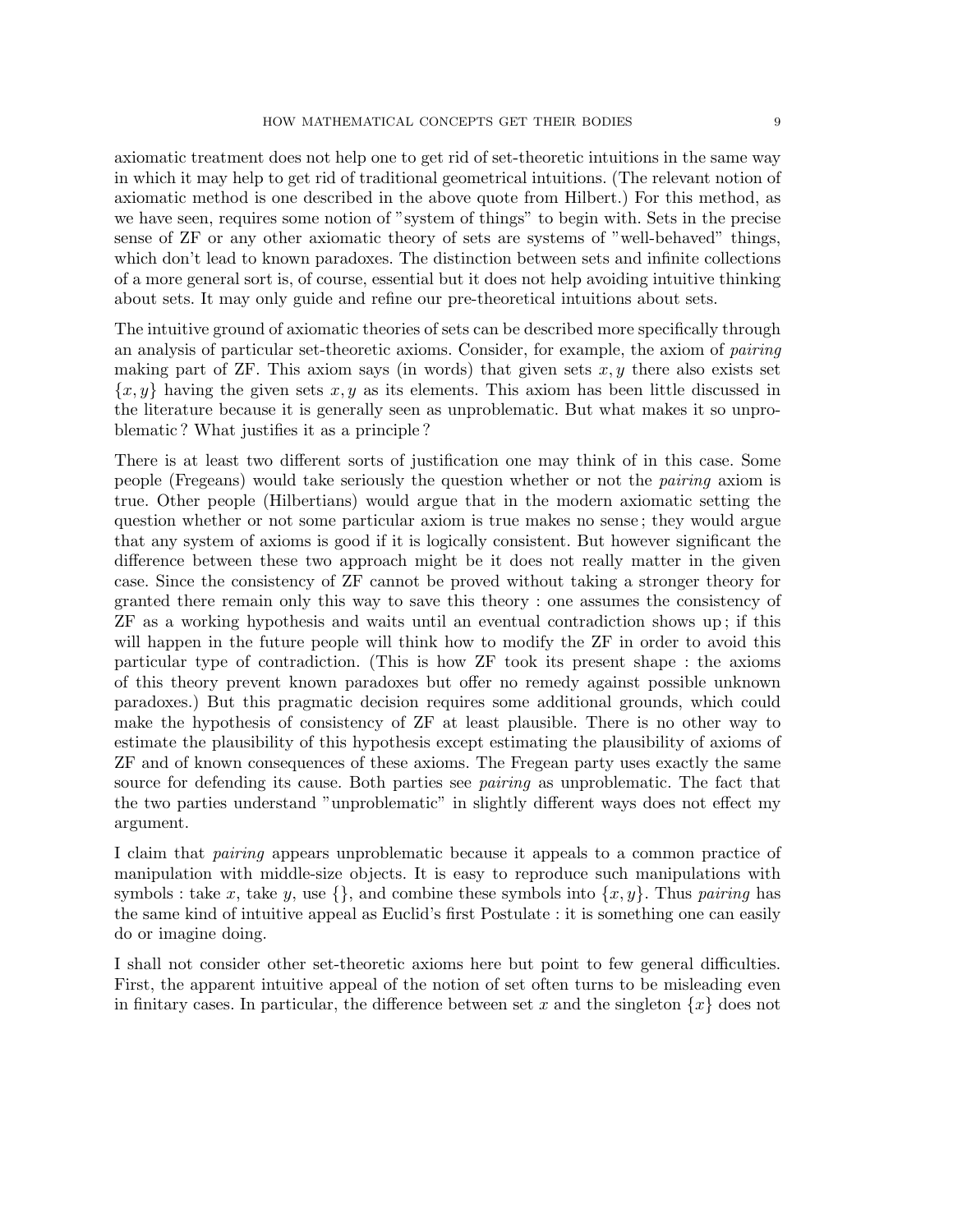correspond to any intuitive difference ; particularly mysterious from an intuitive viewpoint is singleton  $\{\emptyset\}$ . Second, there is a clash between the generality of the set *concept* and the specific character of intuition usually associated with this general concept. Even if thinking of geometrical objects as sets of their points is not plainly contradictory (as people believed before Cantor) such thinking may be inappropriate for other reasons. Arguably it imposes a specific point-based intuition and rules out other intuitions which could be more useful for supporting geometrical concepts associated with these objects.

These remarks show that the intuitive view on Set theory in its existing form can be hardly developed systematically. This is not particularly surprising since the intuitive aspect of this theory was not taken seriously by creators of axiomatic theories of sets and of settheoretic foundations of mathematics. The common idea was not to avoid using intuitions in mathematical practice (which is not realistic) but rather treat this use of intuition as an art or a skill rather than a part of theory. Thus the set-theoretic foundations brought about some specific and often confusing intuitions, which I have tried to describe above, but provided no systematic guide for using them.

## 4. Towards categorical foundations

Category theory appeared on the scene in 1950-ies as a very general "language" useful in various domains of mathematics. In early 1960-ies Lawvere put forward a continuing project of building new foundations of mathematics with Category theory described in his paper [12]. I shall not consider here the controversy between set-theoretic and category-theoretic foundations of mathematics systematically but stress the role of intuition in Category theory and argue that the ongoing project of building category-theoretic foundations has no reason to follow the strategy of flight from intuition.

The notion of category (in the mathematical sense of the term) can be seen as another mathematical realisation of Hilbert's "system of things". Looking at "things" which came into the mainstream mathematical research of 20th century one notices the following : they have an associated notion of map or structure-preserving transformation. Think of sets and functions (maps between sets), topological spaces and continuous transformations, groups and group homomorphisms, vector spaces and linear transformations. The notion of *category* describes this general situation : a category comprises abstract *objects*, maps between these objects (also called morphisms) and a notion of composition of maps, which is a subject to few axioms. Having only this notion of category in hands one can immediately think of further categorical constructions by considering given categories as objects of some other categories. (One needs for it some notion of morphism between categories ; such morphisms are called *functors*).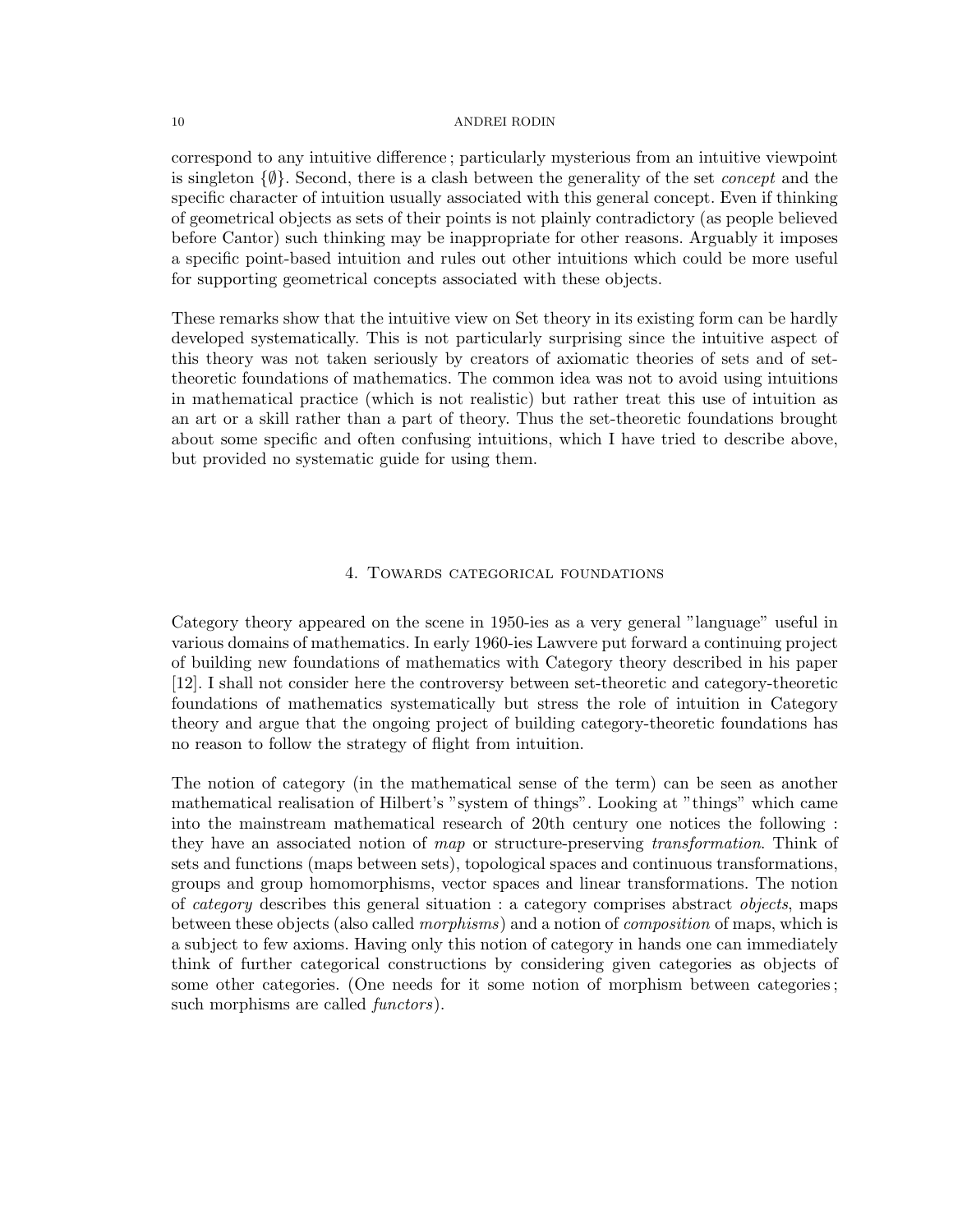Let us consider more precisely the categorical notion of composition and its intuitive content. This intuitive content which combines spatial (geometrical) and temporal (algebraic) intuitions can be made clear with the following diagram.



Vertexes of this triangle stand for objects while its edges stand for morphisms between object. The lower edge stands for the composition of the two morphisms represented by the two upper edges. The morphisms are composed in the "geometrical" order, which becomes obvious when one "follows arrows". This composition can be also written in symbols as  $h = f \circ q$  (or  $h = q \circ f$  in a more popular notation). However this familiar algebraic notation hides the fact that the operation  $\circ$  is, generally speaking, partial. This means that two given morphisms cannot be always composed even if they belong to the same category : the composition  $f \circ g$  exists if and only if the target object B of f (i.e., the *codomain* of f) coincides with the source object  $B$  (i.e., the *domain*) of g. From a geometrical point of view this feature of categorical composition can be also described as local ; a precise topological sense of "local" can be given with the notion of *Grothendieck topology* which defines neighbourhoods of objects of a given category in terms of their incoming morphisms. The idea of "localisation" of classical algebraic structures can be compared with the localisation of Euclidean geometry within Riemanian geometry discussed in 2.2 above ; it is fundamental for Sheaf theory, which made a new start in 1960-ies when Grothendieck and others began to use in it categorical methods. I mention these developments (even if I cannot discuss them here more precisely) for stressing the following : the match of geometrical and algebraic intuitions in the notion of category implies much more than a cognitive comfort ; it supports a new ongoing conceptual synthesis of geometric and algebraic legs of today's mathematics. I shall explain the idea of categorical foundations by an analogy with the Hilbert-style axiomatic method, which hereafter I shall call "standard".

Remind that the standard method amounts to the stipulation of certain formal properties of (abstract) relations between (abstract) individuals. For example, axioms of ZF involve only one such (non-logical) relation, namely that of membership. Any elements of some abstract set  $M$  and any relation  $R$  between these elements which has the formal properties required by axioms of  $\rm{ZF}$  (for example the relation of membership in  $M$ ) can be called sets in the precise sense of ZF provided that R is interpreted as their relation of membership. (The reader may notice that this standard construction involves a suspicious circularity but I shall leave this problem aside.) An axiomatic theory built with Category theory assumes in its turn that its objects are objects of some (abstract) category and then stipulates some general properties of this category. Taking sets to be "black boxes" linked by abstract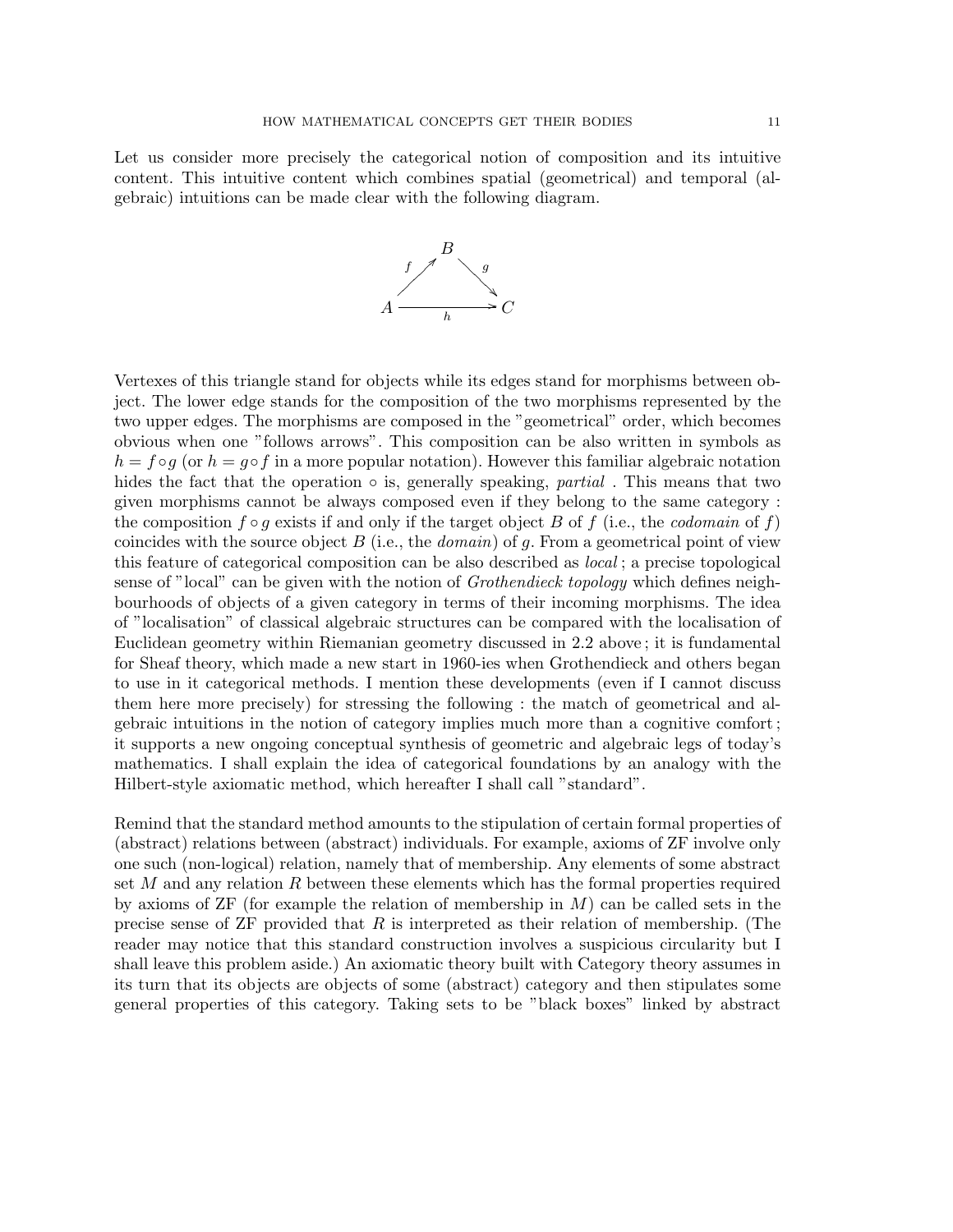morphisms and stipulating a number of properties of these morphisms one gets a category, which can be identified as the category of sets.  $6$ 

We see that in the categorical method morphisms play a role similar to that played by relations in the standard axiomatic method. When one understand the notion of relation in a wide philosophical sense it seems indeed appropriate to say that morphisms "relate" objects to each other. However morphisms are not relations in the usual sense of modern logic : while usual relations are defined "globally" for a given set of relata each morphism is determined "locally" with respect to its source and target. From the standard point of view of modern logic categorical morphisms are also "objects" of a sort rather than relations. This technical detail shows that in spite of the obvious similarity none of the two methods immediately reduces to the other (although each of them can be mimicked by the other).

Let me now explain why I think that the categorical method (which admittedly does not exist to the present date in an accomplished form) does not need to "fly from intuition" after the standard method. Remind that the standard method involves the notion of set as an abstract replacement for traditional mathematical objects. When Set theory was made into foundations of mathematics this abstract character of the notion of set was at least partly forgotten and working mathematicians began to think of sets as something concrete. The notion of category repeats the same pattern. It first strikes as excessively abstract and general ; this is the reason why it was infamously called "abstract nonsense". This attitude is understandable when one thinks of categories through "concrete examples" like the category of sets, of topological spaces, etc. Even one who can take the powerset of a given abstract set just as easily as produce a straight line from any given point to any given point can be confused by the proposal, first, to think of all sets and functions, then forget how any particular set looks like, and finally make further constructions with the obtained highly abstract notion. Dedekind's contemporaries had a similar impression of his set-theoretic definitions of ring and ideal, which today look unproblematic and even too "concrete". However when one makes Category theory into foundations this abstract character of the notion of category disappears just like in the case of sets. Then instead of thinking of a categorical morphism as a very abstract notion covering functions, continuous transformations and the like one conceives of these morphisms as elementary building blocks. In this case morphisms can be immediately intuited in the way which I have already explained.

This does not mean, of course, that the mathematical content related to these older "concrete" examples can and should be forgotten but this means that this content should be rebuilt on the new foundations. I have already explained generalities making such reconstruction possible. I would like to add that new foundations allowing only for the reconstruction of older notions are of little interest unless they allow for solving problems, which couldn't be solved by older methods. In this latter sense the case of categorical

<sup>6.</sup> This result was first published by Lawvere in his [11]. It obviously calls for further qualifications which I skip here.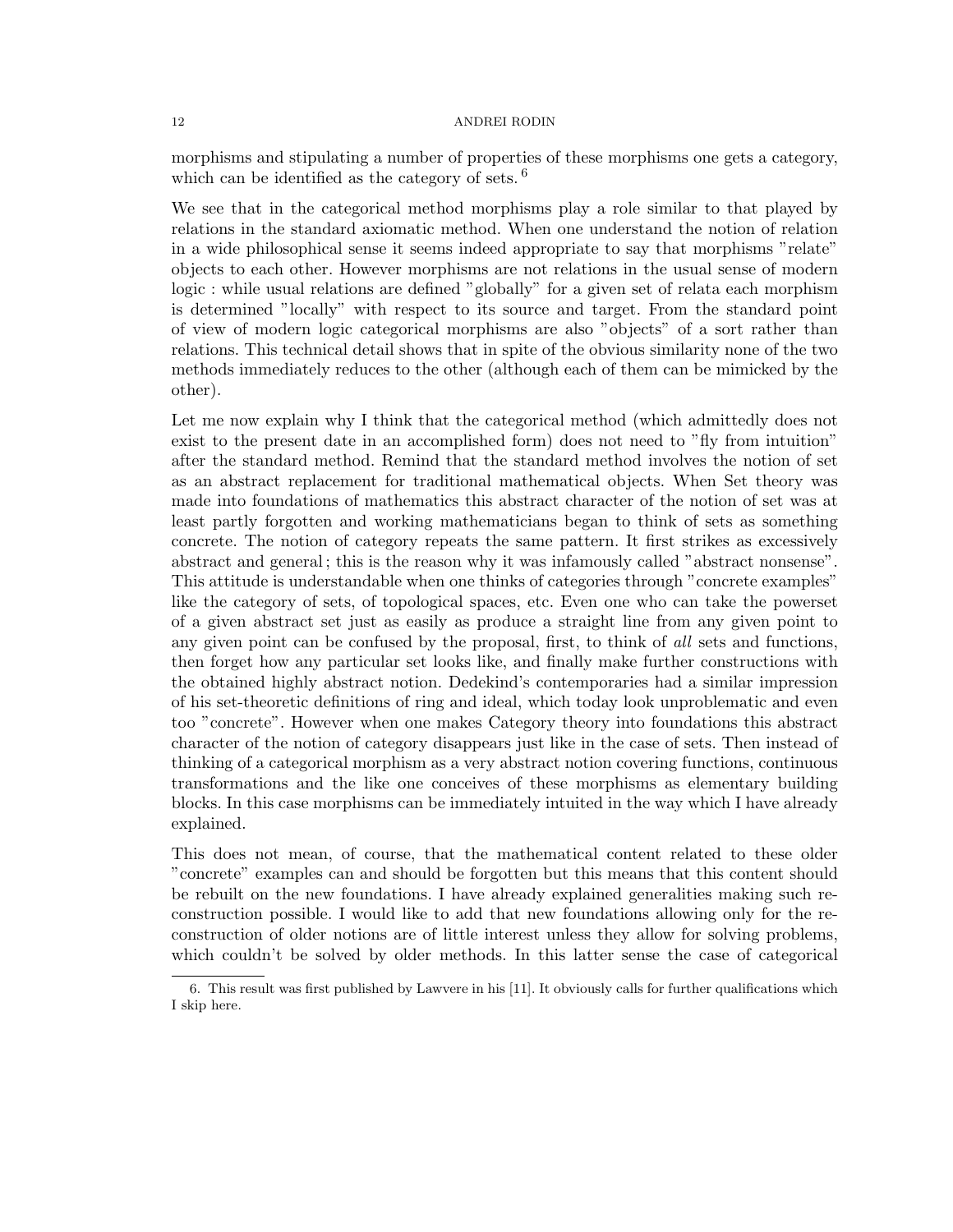foundation still remains disputable but each year brings new mathematical results making more people to judge in its favour.<sup>7</sup>

The qualification of mathematical objects as abstract entities goes back to Aristotle. On Aristotle's account *any* mathematical object is abstract in the sense that it represents some specific feature or combination of features of physical objects. In the modern mathematics sets and set-based structures are called abstract in a much more specific sense, namely in the sense that such structures have multiple interpretations and allow for "concrete examples" within mathematics. This very specific notion of abstraction and the related notion of mathematical structure allowed for a very productive cross-fertilisation between different fields of mathematics ; it also allowed for an impressive unification mathematics (see [4]). This obvious success provides a strong argument in favour of the Hilbertian strategy of flight from intuition independent of any further philosophical reason.

But Category theory achieves a similar effect by different means without appealing to higher abstractions. A model or interpretation of category  $A$  in category  $B$  is a functor of the form  $A \rightarrow B$ . This notion of interpretation (which can and should be further specified) allows for treating categories  $A$  and  $B$  on equal footing without considering one of them as abstract and the other as concrete. While in the standard set-theoretic setting the notion of interpretation is treated by the separate meta-mathematical discipline of model theory and is often left without any precise treatment in the rest of mathematics in the categorical setting it becomes a typical construction treated on equal footing with constructions of different types. Thus categorical foundations allow for avoiding the artificial division of mathematics into the meta-matematics and the mathematics proper.<sup>8</sup>

### 5. Conclusion

Talking about mathematical intuition in this paper I deliberately left this central notion without any precise definition. On the one hand, I certainly tried to avoid the popular understanding of intuition as a bunch of vague ideas and motivations accompanying any intellectual advance. But on the other hand, I also didn't want to use in my discussion any philosophically refined notion of intuition like one developed in the phenomenological tradition. This would make it difficult to describe the role of intuition in mathematics remaining sensitive to differences between different types of mathematical theories and different foundations of mathematics. Perhaps one can formulate a more general notion of intuition, which remains stable through all the historical changes described in this paper. I shall not purport here this project but only stress that matching concepts with intuitions always was and, in my view, will always remain a principle purpose of mathematics.

<sup>7.</sup> Among recent examples I shall point to works of Khovanov (see his [10]) who improved on the classification of knots using the method of categorification.

<sup>8.</sup> The Hilbert-style axiomatic method is an essential element of structuralist approach to mathematics. My description of the categorical method as a genuine alternative to this standard method may provide some justifications for my belief that the category-theoretic mathematics is not structuralist as it is often claimed. However I cannot develop this point in this paper.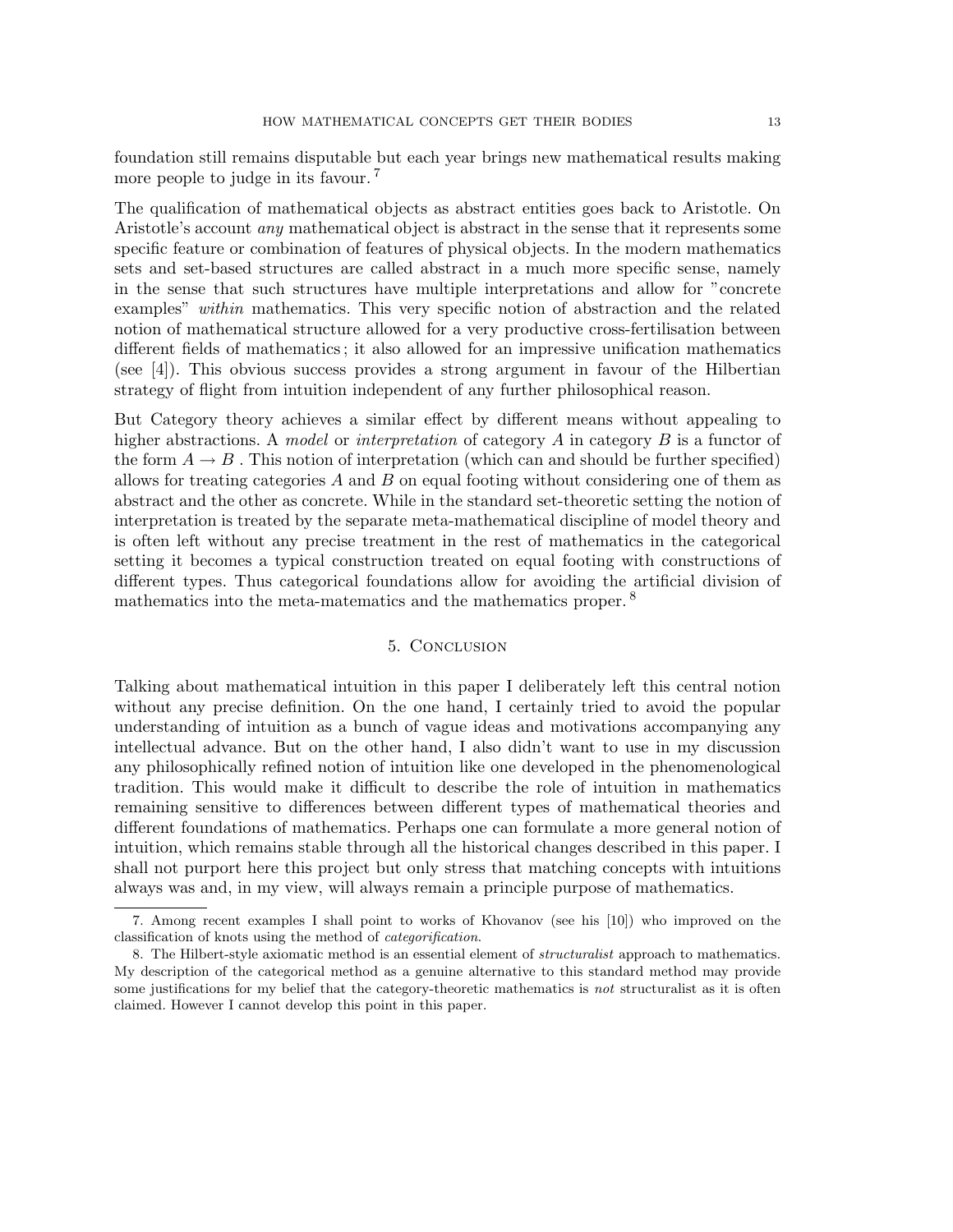In his Critique of Pure Reason Kant famously observes that "thoughts without content are empty, intuitions without concepts are blind" (B75) and then shows how concepts and intuitions work together in mathematical thinking. But such a match between concepts and intuitions is not given us for free in our mental constitution as a Kant's reader might wrongly assume ; it is repeatedly reached more or less successfully in mathematical practice. This match makes possible the specific kind of clarity and precision called "mathematical clarity" and "mathematical precision", which is both impossible and inappropriate in the domain of a purely speculative philosophical thought. Barring intuition from foundations of mathematics inevitably results into the lost of this specific mathematical clarity and precision, which is regrettable not only for mathematics itself but also for mathematically-laden science. As I have tried to show in this paper the situation is not hopeless : even today's "abstract" mathematical concepts can be matched with appropriate intuitions. In order to make a progress in this direction one should, first of all, recognise the fundamental epistemic role of intuition in mathematics rather than treat intuition as a merely pedagogical and heuristic issue.

The pure speculation in its turn has its own criteria of clarity and precision, which are not the same as in mathematics. Although philosophical considerations can be eventually useful in mathematics and mathematical consideration can be eventually useful in philosophy it seems me important to stress that philosophical speculations do not count as mathematical proofs while mathematical proofs do not count as philosophical arguments.

## **RÉFÉRENCES**

- [1] I. Barrow. Geometrical Lectures (ed. by J.M. Child). Dover Publications, 2006.
- [2] E. Beltrami. Saggio di interpetrazione della geometria non-euclidea. Giornale di Matematiche, 6 :284– 312, 1868.
- [3] E. Beltrami. Teoria fondamentale degli spazii di curvatura constante. Annali di matematica pura et applicata, 2(2) :232–255, 1868-69.
- [4] N. Bourbaki. The architecture of mathematics. The American Mathematical Monthly, 4(57) :221–232, 1950.
- [5] Cantor :1883. Grundlagen einer allgemeinen Mannigfaltigkeitslehre. Ein mathematisch-philosophischer Versuch in der Lehre des Unendlichen. Teubner (Leipzig), 1883.
- [6] R. Descartes. La géométrie. Hermann (Paris), 2008.
- [7] H.M. Edwards. The genesis of ideal theory. Archive for History of Exact Sciences, 23 :321–378, 1867.
- [8] Euclides. On the Foundations of Geometry and Formal Theories of Arithmetic (transl. by E.H.W. Kluge). Yale University Press, 1971.
- [9] D. Hilbert. Foundations of Geometry (transl. by E. J. Townsend). Open Court, 1950.
- [10] M. Khovanov. A categorification of the jones polynomial. Duke Mathematical Journal, 101 :359–426, 2000.
- [11] F.W. Lawvere. Elementary theory of the category of sets. Proceedings of the National Academy of Science, 52(6) :1506–1511, 1964.
- [12] F.W. Lawvere. The category of categories as a foundation for mathematics. In Proceedings of the La Jolla Conference on Categorical Algebra, pages 1–21, 1966.